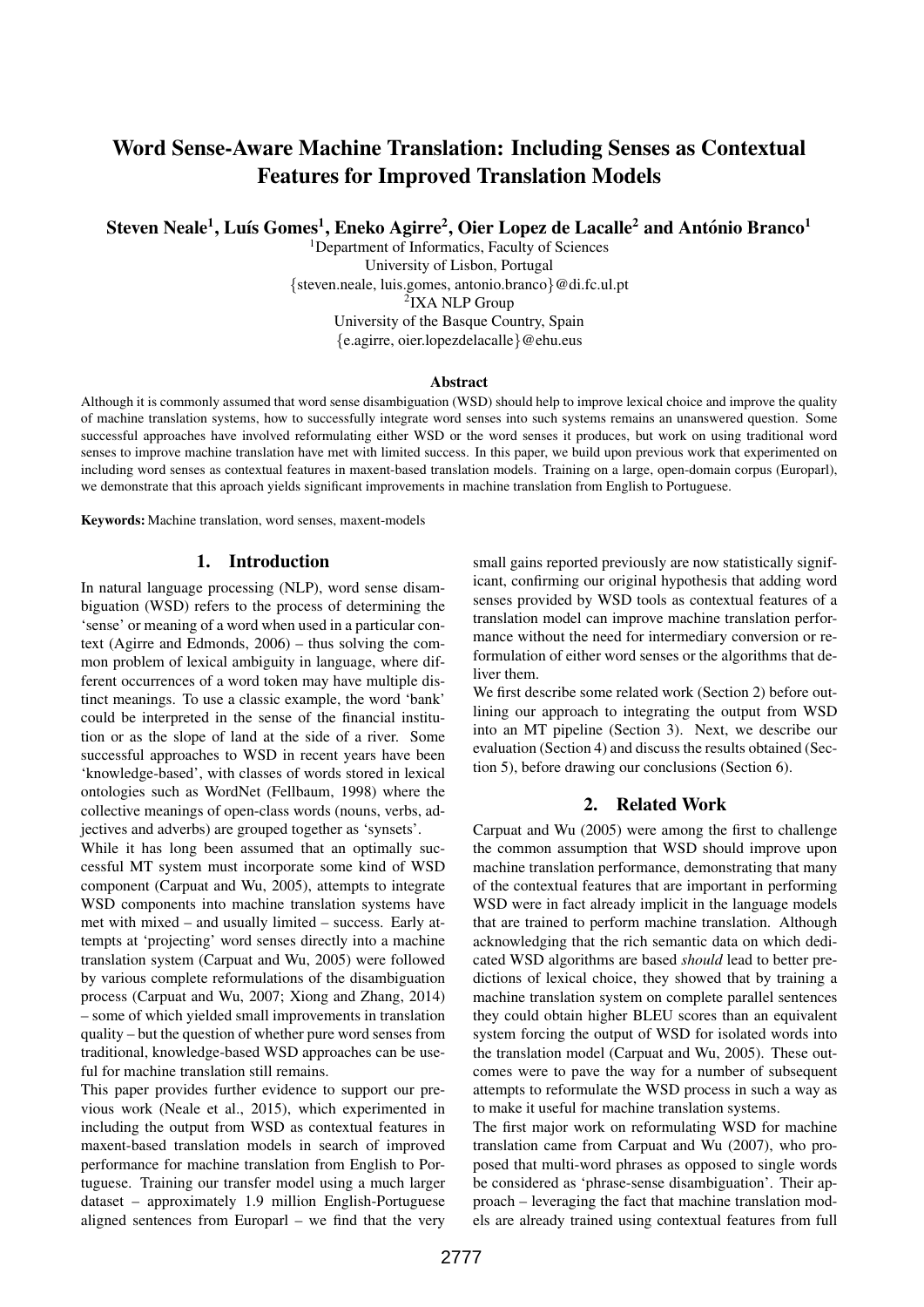sentences – was found to yield improved translation quality across a number of evaluation metrics, suggesting that phrase-based (rather than word-based) sense disambiguation could be more useful to the sentence-based translation models used for machine translation. Further work on reformulating WSD into a more phrase-based concept followed, most notably from Chanel et al. (2007) – who devised a system of creating 'senses' by extracting English translations of full phrases in Chinese and using them as proposed translations  $-$  and Giménez and Màrquez (2007) – who used lists of possible translations of single source phrases to predict the correct translations of complete phrases in a given target language.

Renewed interest in exploring the possibility that traditional, single word-based WSD could yet improve machine translation has recently emerged, spearheaded by an approach of integrating pure word senses into machine translation by way of the related technique of 'word sense induction' (WSI) (Xiong and Zhang, 2014). They were successful in predicting the senses of target words – as opposed to predicting their translations, as is the case with phrasebased disambiguation approaches – by clustering words together using their neighbouring words as context to induce ad-hoc 'senses'. This work does, however, leave the question of whether word senses disambiguated using the rich semantic ontologies – such as WordNet – on which traditional WSD is based can be successfully integrated into machine translation pipelines very much open.

In this regard, our own previous work demonstrated a potential step in the right direction by suggesting that incorporating the output from running WSD as contextual features in a maxent-based transfer model results in a slight improvement in the quality of machine translation (Neale et al., 2015). In contrast to two other approaches we had experimented with – 'projecting' word senses into source language input sentences prior to translation either by completely replacing source language lemmas with synset identifiers or appending those synset identifiers onto the source language lemmas – we showed that the reported gains were possible without having to reformulate the word senses themselves nor the algorithms used to retrieve them, as most of the successful marriages of WSD and machine translation reported in the literature had resorted to. While we acknowledged that our work was only in a preliminary state – our reported gains were minimal and based on a very controlled evaluation trained on a small, in-domain corpus – we found any improvement at all to be a good outcome, and recognized the need to continue our experimentation on a larger, open-domain corpus in the future.

## 3. Integrating WSD Output into the Machine Translation Pipeline

Our chosen WSD algorithm is UKB, a collection of tools and algorithms for performing graph-based WSD over a pre-existing knowledge base (Agirre and Soroa, 2009; Agirre et al., 2014). Based on the graph-based WSD method pioneered by a number of researchers (Navigli and Velardi, 2005; Mihalcea, 2005; Sinha and Mihalcea, 2007; Navigli and Lapata, 2007; Agirre and Soroa, 2008), UKB allows for WordNet-style knowledge bases to be represented as weighted graphs, where word senses correspond to nodes and the relationships or dependencies between pairs of senses correspond to the edges between those nodes. By calculating the probability of a 'random walk' over the graph from a target word's node ending on any other node in the graph – with the nodes (senses) 'recommending' each other and being more or less important based on the importance of the other nodes which recommend them – the most appropriate (probable) sense of the target word in a given context can be chosen (Mihalcea, 2005; Agirre and Soroa, 2009).

We choose to use UKB in our work for two reasons:

- UKB includes tools for automatically creating graph-based representations of knowledge bases in WordNet-style formats.
- The algorithm used by UKB for performing WSD over the graph itself has been consistently shown to produce results in line with or above the state-of-the-art (Agirre and Soroa, 2009; Agirre et al., 2014).

For the purpose of our work, we are thus able to perform highly-efficient WSD over an accurate graph-based representation of our chosen knowledge base (WordNet), meaning that any differences in the results of our various methods of using including senses as contextual features of translation models can be attributed to the methods themselves, rather than to the quality of the WSD output.

## 3.1. The Domain-Adapted UKB Approach

During the evaluation described in this paper, we also experimented with a domain-adapted approach to performing WSD with UKB. Agirre et al. (2009) demonstrated that knowledge-based WSD can be successfully adapted to specific domains by using information from automaticallybuilt thesauri as context for disambiguation, instead of the original occurrence context of the input sentence. For example, upon finding a domain-specific word in an input sentence we can choose not to provide UKB with the surrounding words in the sentence as context with which to disambiguate the word, but to provide a selection of terms from an automatically-built thesaurus of domain-specific words related to the target word as context instead. This approach has already been shown to be capable of outperforming generic supervised WSD systems (Agirre et al., 2009).

For our evaluations, we produced thesauri calculated from an embedded space obtained using a shallow neural network language model (NNLM) (Mikolov et al., 2013), which have become an important tool in NLP and for semantics in particular in recent years. We used a 'Skipgram' model, in which each current word is used as the input of a log-linear classifier with a continuous projection layer that predicts the previous and subsequent words within a defined context window. Skip-grams have been shown to be one of the most accurate models available in a variety of semantics-based NLP tasks, such as word similarity and semantic-relatedness (Baroni et al., 2014).

In order to extract the domain-specific thesaurus, an automatically-built corpus of 109 million words was built to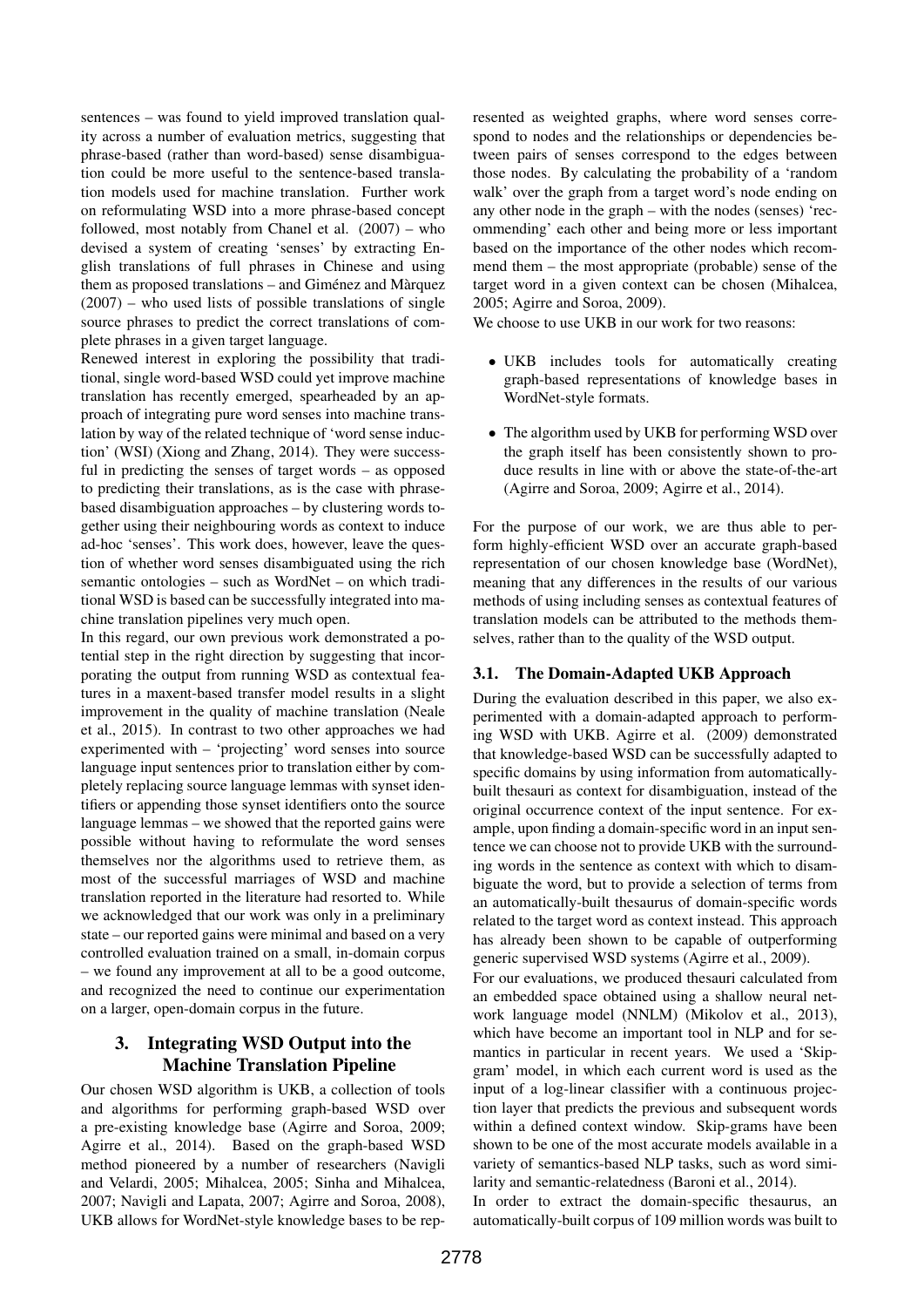provide informative context to the Skip-gram model, comprising 209,000 articles and documents about computer science and information technology extracted from Wikipedia, plus KDE and OpenOffice manuals. The Skip-gram model is then able to learn – following Harris' (1954) distributional hypothesis of a word's semantic features being related to its co-occurrence patterns – word representations as dense scalar vectors of 300 dimensions, with each of these dimensions representing a latent semantic feature. From these 300 dimension embedded vectors, the final thesaurus of each target word is comprised of its 50 most similar words according to cosine similarity.

## 3.2. Machine Translation System - *TectoMT*

The machine translation system used in our work is TectoMT (Popel and  $\check{Z}$ abokrtský, 2010), a multi-purpose open source NLP framework that allows for new and existing tools to be created or 'wrapped' as individual modules (known as 'blocks') – reusable and, where possible, language independent – and integrated with each other in various contexts and combinations (known as 'scenarios'). For machine translation, TectoMT breaks down source language input and reconstructs target language output according to four layers of representation: the word layer (raw text), the morphological layer, the analytical layer (shallowsyntax) and the tectogrammatical layer (deep-syntax). The three scenarios needed for machine translation – one for analysis (of the source language), one for transfer (of tectogrammatical nodes from source to target language) and one for synthesis (of the target language) – are constructed from a combination of blocks, for which a pipeline for Portuguese has already been created (Silva et al., 2015).

To integrate word senses into the machine translation pipeline as this paper describes, new combinations of blocks were introduced in the analysis scenario to first convert input sentences into the context format needed to perform WSD using UKB – which we run over a graph-based representation of the English WordNet (Fellbaum, 1998). Another block runs UKB over these sentence-level contexts, returning the appropriate 8-digit synset identifiers for each target word and mapping them back onto the respective word in the source language input. This process happens at the analytical layer, where source language input sentences are represented as a syntactic dependency tree with separate nodes for each word in the sentence – the synset identifiers returned by UKB are added to the nodes of their respective target words as stand-alone attributes.

The final step of integrating word senses is to make use of them as maxent model features, a step which is handled during the transfer scenario of the overall pipeline. After nodes have been encoded from the analytical to the tectogrammatical layer as part of the analysis scenario, the stand-alone synset identifier attributes from different combinations of nodes can be selected for inclusion when computing the maxent model – single target word nodes by themselves, or accompanied by the synset identifiers from their parent nodes (above the target word node in the dependency tree), sibling nodes (to the left and the right of the target node in the dependency tree), or their parent *and* sibling nodes. By including these different combinations of synset identifiers as features in the maxent model used in the transfer of tectogrammatical nodes from source to target language, we expect that the weight added by the synset identifiers would help the maxent model to make better decisions on how individual nodes should be translated.

## 4. Evaluation

This section describes our currently evaluated methods of including word senses as contextual features in maxentbased translation models. We experiment with three different types of word sense information:

- Traditional word senses (represented by WordNetstlye synset identifiers).
- 'Supersenses' (represented by the 45 syntactic categories and logical groupings by which synset identifiers are organized in WordNet).
- Both synset identifiers *and* their corresponding supersense.

We experiment with adding each of these three types of word sense information as features to four different types of node (word) in the maxent-based translation model:

- Node (word).
- Node plus its parent node.
- Node plus its sibling (to the left and right) nodes.
- Node plus its parent *and* sibling nodes.

Finally, we run these experiments using three distinct ways of training our translation models<sup>1</sup>:

- Over a small, in-domain (IT and technological terms) corpus using the regular method of running UKB for WSD.
- Over a small, in-domain corpus using the domainadapted method of running UKB for WSD.
- Over 1.9 million sentences from the English-Portuguese aligned Europarl corpus using the regular method of running UKB for WSD.

For all evaluations, we analyse the different translation models using a test corpus of 1000 full answers to questions asked by people seeking assistance in resolving problems using technology, as per the domain of the small, indomain training corpus (section 3.1).

<sup>&</sup>lt;sup>1</sup>Note that we only experiment with the domain-adapted method of running UKB when training over the small, in-domain corpus, as this method is useful for specific domains and Europarl is here considered to be open-domain.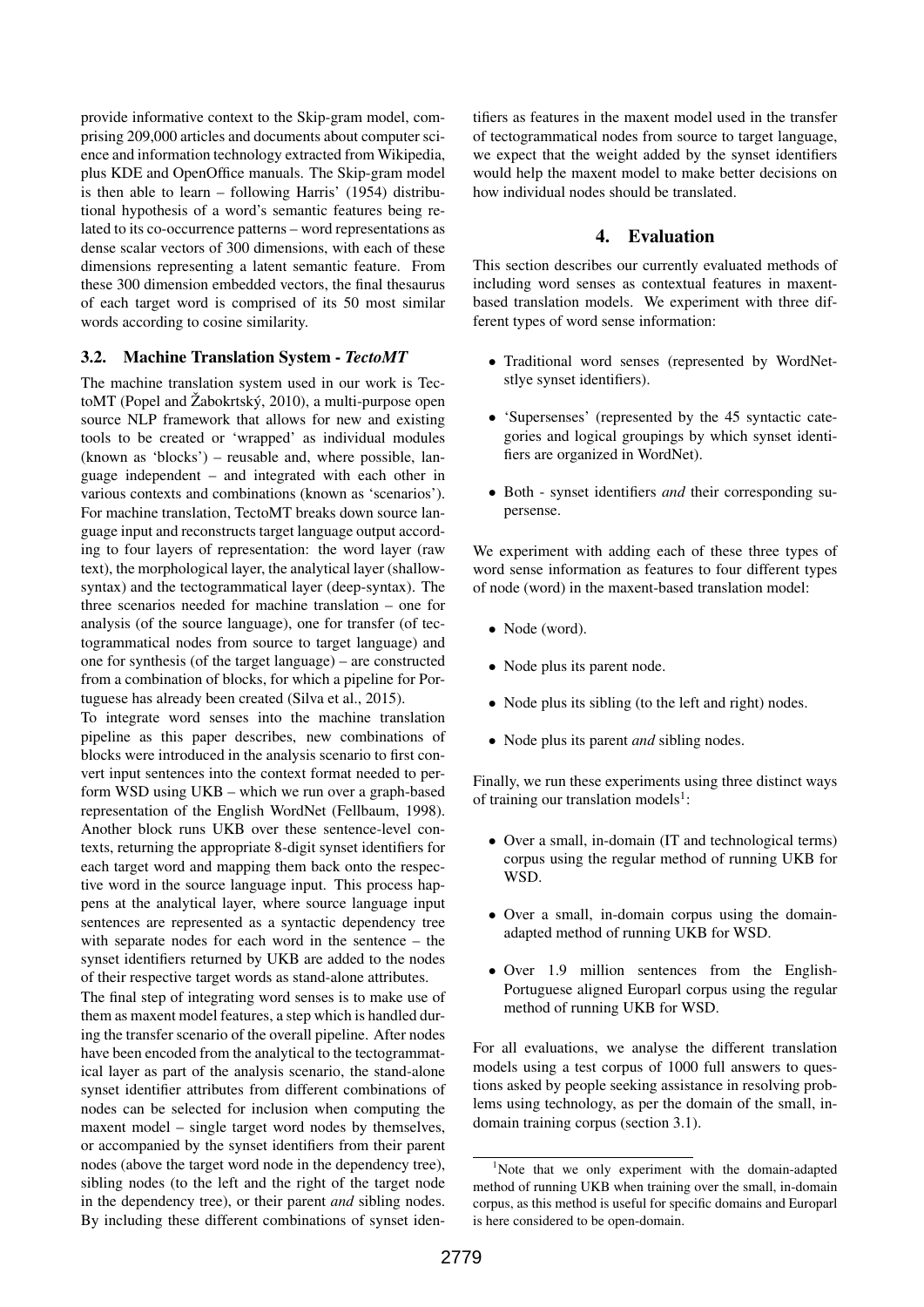| Baseline: 21.67 | Node  | + Parent | + Siblings | + All |
|-----------------|-------|----------|------------|-------|
| Synset IDs      | 21.69 | 21.61    | 21.68      | 21.62 |
| Super-senses    | 21.64 | 21.60    | 21.62      | 21.58 |
| Both            | 21.61 | 21.61    | 21.63      | 21.53 |

Table 1: Small Corpus and Regular UKB: A comparison of incorporating word senses – trained over a *small, in-domain corpus* using the *regular approach to running UKB* – as features of different node types in a maxent-based translation model.

| Baseline: 21.67 | Node  | + Parent | + Siblings | + All |
|-----------------|-------|----------|------------|-------|
| Synset IDs      | 21.68 | 21.63    | 21.71      | 21.65 |
| Super-senses    | 21.68 | 21.64    | 21.60      | 21.64 |
| <b>B</b> oth    | 21.67 | 21.58    | 21.62      | 21.54 |

Table 2: Small Corpus and Domain-Adapted UKB: A comparison of incorporating word senses – trained over a *small, in-domain corpus* using the *domain-adapted approach to running UKB* – as features of different node types in a maxentbased translation model.

### 4.1. Training Over the Small, In-Domain Corpus

For the first two experiments, transfer models were trained over a small, in-domain corpus primarily consisting of 2000 sentences from the QTLeap corpus, a collection of questions and corresponding answers sourced from a real-world company who employ human technicians to provide technical assistance to their customers (technology users) through a chat interface. The QTLeap corpus is described in more detail – in the context of semantic annotation – by Otegi et al. (2016). In addition to these 2000 sentences (1000 questions and 1000 answers), the corpus also includes a number of aligned terms sourced from the localized terminology data of Microsoft (13,000 terms) and LibreOffice (995 terms), making the total size of our in-domain corpus approximately 16,000 paired segments (of which 2000 are full sentences and approximately 14,000 are paired terms). Table 1 shows our initial experimentation with adding different types of word sense information (either synset IDs, supersenses, or both) retrieved using the regular method of running UKB as contextual features of a) single nodes, b) single nodes plus parent nodes, c) single nodes plus sibling (to the left and right) nodes or 4) singles nodes plus parent *and* sibling nodes used to train maxent-based translation models. The first line of the table, concerning synset IDs, was already reported in our previous work (Neale et al., 2015). The table demonstrates that very small improvements over the baseline BLEU score of 21.67 can be seen when including synset IDs as features of single nodes (21.69) and, to a lesser extent, single nodes plus sibling nodes (21.68). The inclusion of supersenses as features (either by themselves or as well as the synset IDs) bring results below the initial baseline, in most cases significantly so at the 0.05 level.

Table 2 shows the results of the same experimentation but this time using word senses retrieved using the domainadapted approach to running UKB. The table demonstrates that the same very small improvements over the baseline

BLEU score of 21.67 can be seen when including synset IDs as features of single nodes (21.68) and single nodes plus sibling nodes (21.71). Supersenses no longer have a detrimental effect when they are included (either by themselves or as well as the synset IDs) as contextual features of single nodes, yielding very small improvements and suggesting that for single nodes, at least, including any kind of word sense information as contextual features in a maxentbased translation model can improve machine translation output.

## 4.2. Training Over Europarl

For the third variation of the experiment, transfer models were trained over the Europarl corpus, containing approximately 1.9 million English-Portuguese aligned sentences extracted from the proceedings of the European parliament. Table 3 shows the results of the experiment using this variant, training the same combinations of word sense information and node types as described previously over the full Europarl corpus and using the regular approach to running UKB for performing the WSD. The table demonstrates that by leveraging this considerably larger source of training data, the resulting improvements for machine translation over the baseline BLEU score of 18.31 are now far more widespread and statistically significant at the 0.05 level. – single nodes (18.43) plus parents (18.45) and plus siblings (18.46) for synset IDs, single nodes (18.44) plus siblings (18.44) plus parents *and* siblings (18.46) for supersenses and single plus parent nodes (18.50) and plus siblings (18.41) for both.

## 5. Discussion

In our previous work (Neale et al., 2015), in which we presented very small (but not significant) improvements over a baseline MT system when adding synset identifiers to single nodes (and to a lesser extent to single nodes plus their sibling nodes), we found any improvement at all to be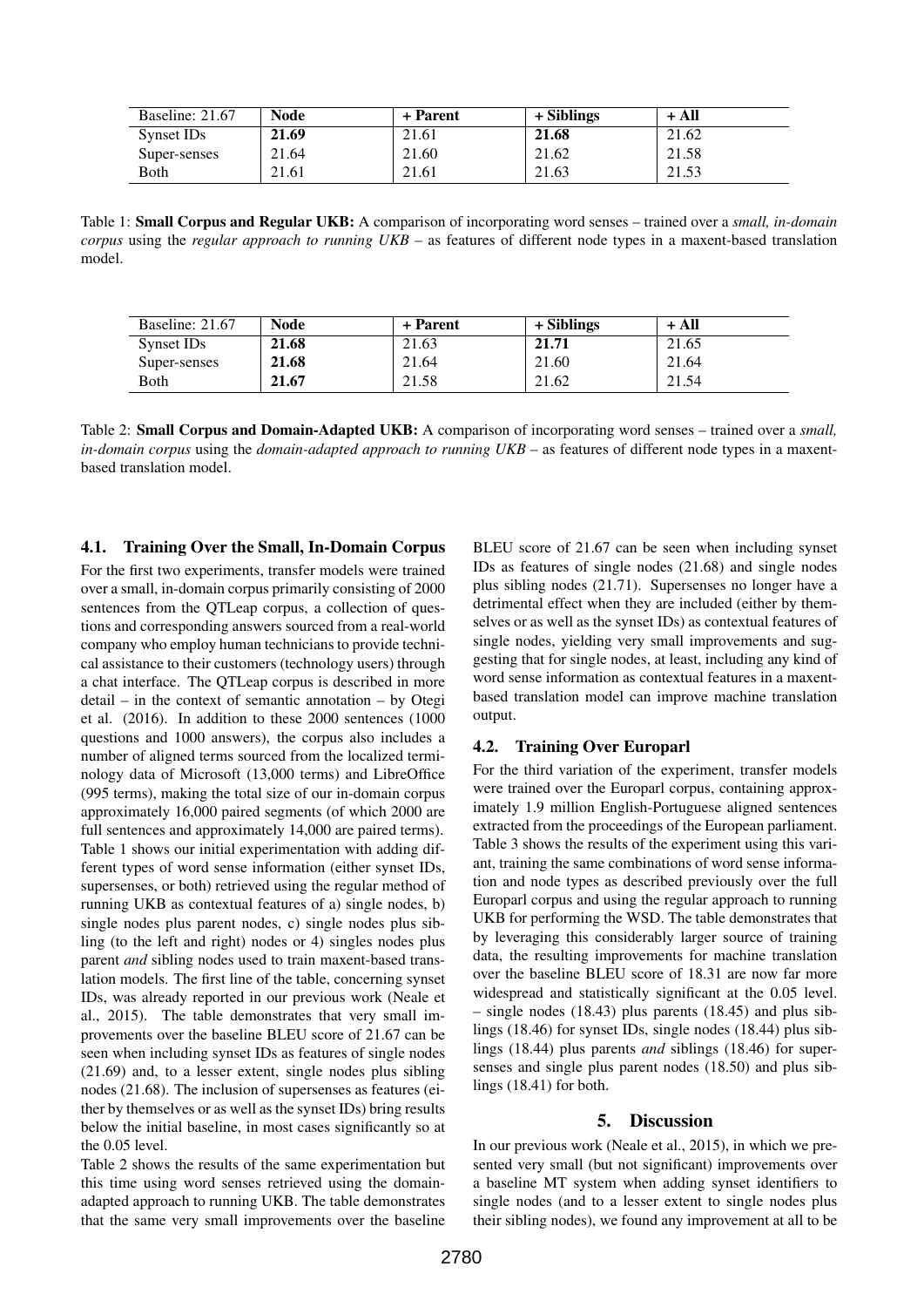| Baseline: 18.31 | Node  | + Parent | + Siblings | + All |
|-----------------|-------|----------|------------|-------|
| Synset IDs      | 18.43 | 18.45    | 18.46      | 18.35 |
| Super-senses    | 18.44 | 18.30    | 18.44      | 18.46 |
| Both            | 18.34 | 18.50    | 18.41      | 18.37 |

Table 3: Europarl Corpus and Regular UKB: A comparison of incorporating word senses – trained over *Europarl* using the *regular approach to running UKB* – as features of different node types in a maxent-based translation model.

in contrast to other approaches we had experimented with, which had left us with results significantly below the baseline. We also acknowledged that our results were based on a very controlled evaluation, trained on a small, in-domain corpus, and that training on larger, open domain corpora such as Europarl might produce different results. Building on this work, the outcomes of this paper can be summarized as follows:

- For training over smaller, in-domain corpora, using the domain-adapted approach to running UKB results in slightly better and slightly more 'compact' results – more results above the baseline and less variation overall, with fewer results significantly below it.
- Training over the larger, open-domain Europarl yields more results that are significantly above the baseline.

While the improvements we report in this paper using the domain-adapted approach to running UKB were still small, there were more results above the baseline and fewer results significantly below the baseline when performing the WSD using the domain-adapted UKB approach. This suggests that the additional, domain-specific context provided to the WSD algorithm using this technique at least helps limit the variance in results between the different methods of including the output of WSD as contextual features. The fact that including supersenses as features – either by themselves or as well as synset identifiers – now results in BLEU scores slightly above the baseline corroborates this theory: we could assume that the extra, domain-specific context would help the correct semantic category (and thus the correct sense) to be selected.

We also acknowledged previously that training on larger, open domain corpora such as Europarl might produce different results, and our second key outcome from the work presented in this paper demonstrates this – training our translation models (using all of our different methods of including the output of WSD as contextual features) over 1.9 million English-Portuguese aligned sentences from Europarl, far more of our results are now over the baseline and significantly so at the 0.05 level of statistical significance. We can also note the emergence of two patterns: an optimal row (synset IDs as the type of word sense information added) and an optimal column (adding word sense information for single nodes plus sibling (to the left and right) nodes) in table 3. We believe that as well as demonstrating the benefits of training transfer models over a larger, opendomain corpus – resulting in a greater coverage of words and therefore, in this case, word senses – these results represent the clearest indication to date that MT output can be

improved by including output from WSD directly as contextual features in a maxent-based translation model.

A comparison between the output of the baseline (BLEU score of 18.31) and the highest scoring transfer model (both synset and supersense IDs from the current node and its parent added as features to the maxent model, BLEU score of 18.50) trained over Europarl highlights a number of examples where lexical choice is improved in the model containing word senses. Given a phrase such as "click the right mouse button" (which should translate to "clique com o botão direito do rato"), the baseline model outputs "clique no correcto botão de rato" while the model with word senses outputs "clique no direito botão de rato" – the baseline model has translated the word *right* as *correto* (to be correct) while the model with word senses has made the better lexical choice of *direito* (the opposite of left). Another example is the phrase "allows storage and file creation" (translating to "permite o armazenamento e criação de ficheiros"), for which the baseline model outputs "permite armazenamento e criação de processo" while the model with word senses outputs "permite armazenamento e criação de ficheiro" – the baseline model has translated the word *file* as *processo* (file in the sense of a process) while the model with word senses has made the better lexical choice of *ficheiro* (the Portuguese word typically associated with computer files).

Of course, even the better performing models in our evaluation demonstrate examples of less optimal changes in lexical choice, highlighting the need to continue seeking improvement in the integration of WSD into machine translation. For example, the phrase "you will need to go to the menu Insert  $>$  Picture" (translating to "terá de ir ao menu Inserir  $>$  Imagem") has been translated by the baseline model as "terá de ir à menu inserção  $>$  imagem" and by the model with word senses as "terá de deslocar à menu inserir  $>$  imagem". While the model with word senses has delivered one improved lexical choice (*inserir* as opposed to *inserção*) it has also made a less optimal choice in selecting *deslocar* instead of *ir*. This example serves to highlight the delicate interplay between the different types of word sense information and the node types to which they are added, and their subsequent effects on lexical choice.

#### 6. Conclusions

We have presented results that corroborate a hypothesis put forward in previous work that machine translation can be improved by incorporating word senses as contextual features in a maxent-based translation model. Training these models over a large, open domain corpus, we have ob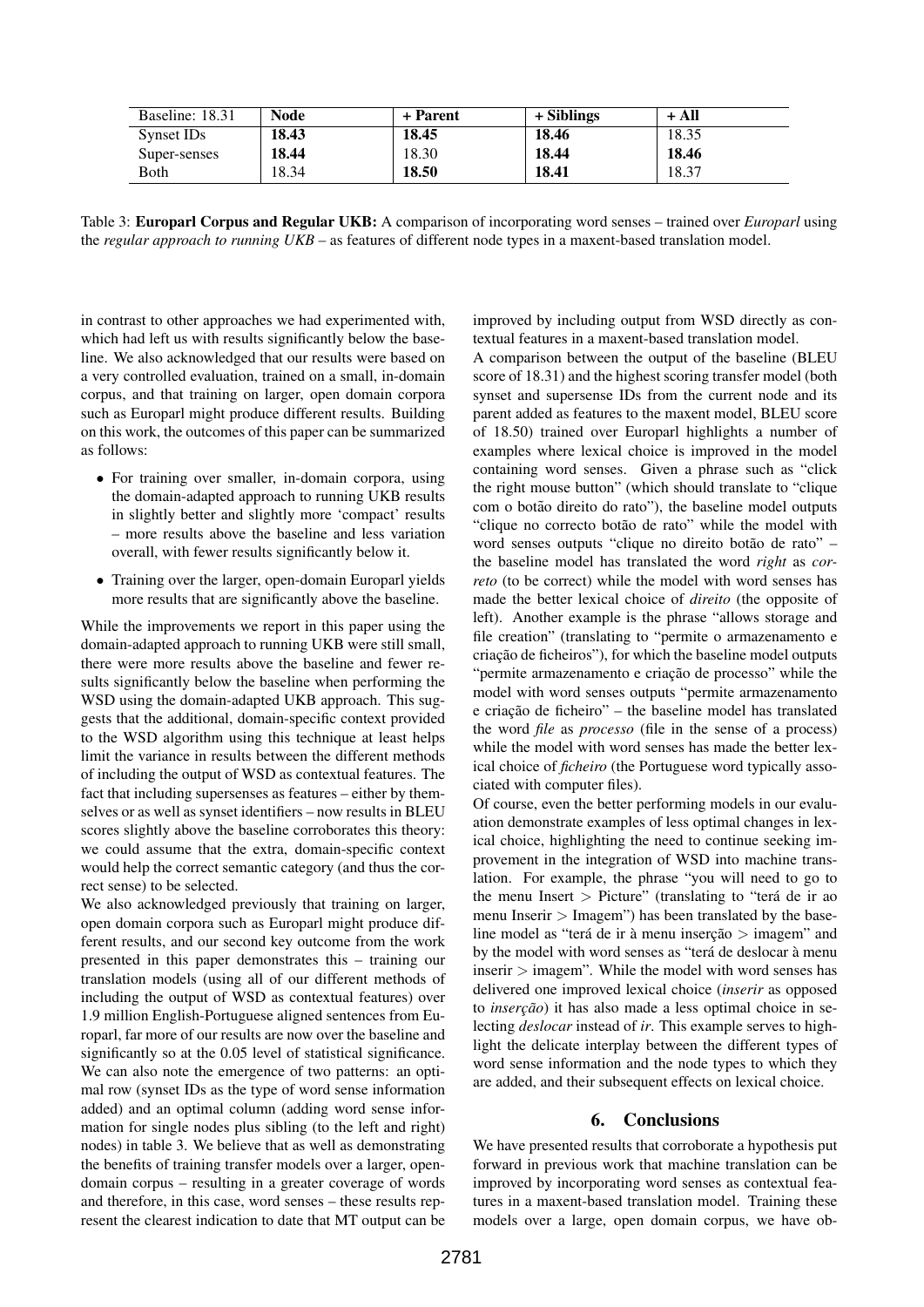tained small but statistically significant improvements in BLEU score (translating from English to Portuguese) when compared to a baseline version of our machine translation system. This demonstrates that including word sense information as features can increase the likelihood of pairings between words and phrases occurring in the translation model.

Our contribution, in showing a statistically significant improvement, is in contrast to previous approaches we have experimented with – namely 'projecting' word senses into source language input sentences prior to translation – that we had found to produce results significantly below our previous baseline (Neale et al., 2015). Furthermore, we interpret our results as evidence that such improvements can be achieved simply using the output of WSD tools, and without the need for any kind of intermediary reformulation or conversion of either the WSD tool itself or its output. This is an important difference between our contribution and previous reports on improving machine translation using word senses, which have tended to involve reformulating the WSD process in some way.

While the improvements we report are statistically significant, they are still small, and we plan further work to see how we could increase the positive effect of including word sense information as contextual features of maxentbased translation models. Notably, we plan to experiment with the mapping word senses to the nodes of source language words using the output of a 'supersense tagger' run over Europarl, as an alternative method of performing the the WSD component. We also acknowledge that it would be worthwhile to explore whether different (perhaps more semantically-oriented) evaluation metrics other than BLEU might provide new insights into our reported improvements using the 'word senses as contextual features' approach.

#### Acknowledgements

This work has been undertaken and funded as part of the EU project QTLeap (EC/FP7/610516) and the Portuguese project DP4LT (PTDC/EEI-SII/1940/2012).

#### 7. References

- Agirre, E. and Edmonds, P. (2006). *Word Sense Disambiguation: Algorithms and Applications*. Springer.
- Agirre, E. and Soroa, A. (2008). Using the Multilingual Central Repository for Graph-Based Word Sense Disambiguation. In *Proceedings of the Sixth International Conference on Language Resources and Evaluation (LREC'08)*, Marrakesh, Morocco, may. European Language Resources Association (ELRA). http://www.lrecconf.org/proceedings/lrec2008/.
- Agirre, E. and Soroa, A. (2009). Personalizing PageRank for Word Sense Disambiguation. In *Proceedings of the 12th Conference of the European Chapter of the Association for Computational Linguistics*, EACL '09, pages 33–41, Athens, Greece. Association for Computational Linguistics.
- Agirre, E., Lopez de Lacalle, O., and Soroa, A. (2009). Knowledge-Based WSD on Specific Domains: Performing better than Generic Supervised WSD. In *Proceedings of the 19th International Joint Conference*

*on Artificial Intelligence (IJCAI'09)*, pages 1501–1506, Pasadena, USA.

- Agirre, E., de Lacalle, O. L., and Soroa, A. (2014). Random Walks for Knowledge-based Word Sense Disambiguation. *Computational Linguistics*, 40(1):57–84, March.
- Baroni, M., Dinu, G., and Kruszewski, G. (2014). Don't count, predict! A systematic comparison of contextcounting vs. context-predicting semantic vectors. In *Proceedings of the 52nd Annual Meeting of the Association for Computational Linguistics*, ACL'14, pages 238– 247, Baltimore, Maryland. Association for Computational Linguistics.
- Carpuat, M. and Wu, D. (2005). Word Sense Disambiguation vs. Statistical Machine Translation. In *Proceedings of the 43rd Annual Meeting on Association for Computational Linguistics (ACL-05)*, pages 387–394, Ann Arbor MI, USA.
- Carpuat, M. and Wu, D. (2007). How Phrase Sense Disambiguation Outperforms Word Sense Disambiguation for Statistical Machine Translation. In *Proceedings of the 11th International Conference on Theoretical and Methodological Issues in Machine Translation (TMI* 2007), Skövde, Sweden.
- Chan, Y. S., Ng, H. T., and Chiang, D. (2007). Word Sense Disambiguation Improves Statistical Machine Translation. In *Proceedings of the 45th Annual Meeting of the Association for Computational Linguistics (ACL-07)*, pages 33–40, Prague, Czech Republic.
- Fellbaum, C. (1998). *WordNet: An Electronic Lexical Database*. MIT Press.
- Giménez, J. and Màrquez, L. (2007). Context-Aware Discriminative Phrase Selection for Statistical Machine Translation. In *Proceedings of the 2nd Workshop on Statistical Machine Translation*, pages 159–166, Prague, Czech Republic.
- Harris, Z. S. (1954). Distributional Structure. *Word*, 10:146–162.
- Mihalcea, R. (2005). Unsupervised Large-vocabulary Word Sense Disambiguation with Graph-based Algorithms for Sequence Data Labeling. In *Proceedings of the Conference on Human Language Technology and Empirical Methods in Natural Language Processing*, HLT '05, pages 411–418, Stroudsburg, PA, USA. Association for Computational Linguistics.
- Mikolov, T., Sutskever, I., Chen, K., Corrado, G., and Dean, J. (2013). Distributed Representations of Words and Phrases and their Compositionality. *Advances in Neural Information Processing Systems*.
- Navigli, R. and Lapata, M. (2007). Graph Connectivity Measures for Unsupervised Word Sense Disambiguation. In *Proceedings of the 20th International Joint Conference on Artifical Intelligence*, IJCAI'07, pages 1683– 1688, San Francisco, CA, USA. Morgan Kaufmann Publishers Inc.
- Navigli, R. and Velardi, P. (2005). Structural Semantic Interconnections: A Knowledge-Based Approach to Word Sense Disambiguation. *IEEE Transactions on Pattern Analysis and Machine Intelligence*, 27(7):1075–1086,